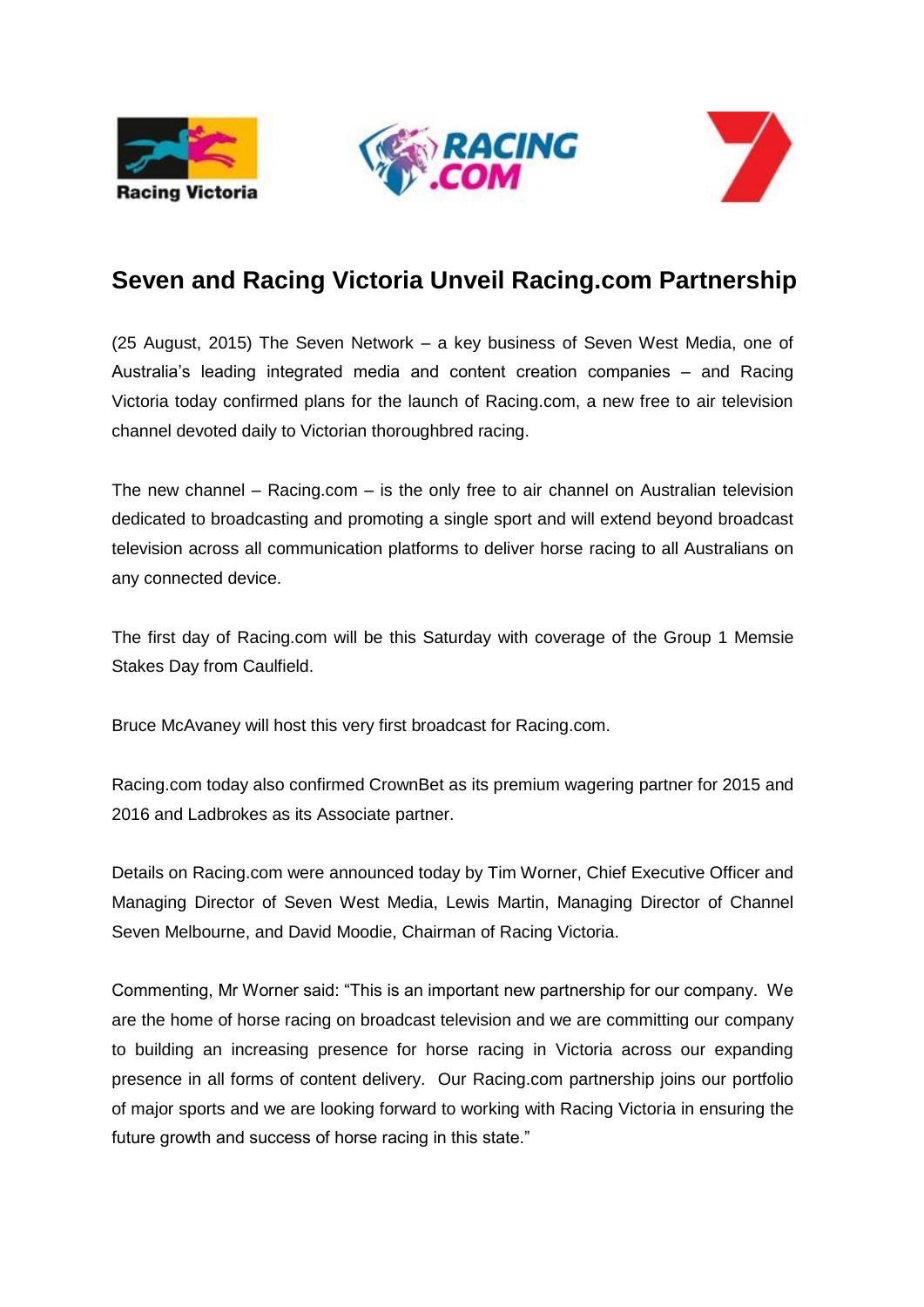Commenting, Mr Moodie said: "The launch of the free-to-air Racing.com channel achieves the goal of the Victorian thoroughbred racing industry to make our sport available to more people in more places than ever before. It is the start of a new era for Victorian thoroughbred racing and one that provides us with a foundation for growth in engagement, participation, ownership, wagering and attendance. Racing.com will showcase Victorian racing 363-days-a-year to well over 90 per cent of the Australian population. The industry's partnership with Seven is a great result for racing fans, punters and participants and I would like to take this opportunity to thank our three Metropolitan Clubs and Country Racing Victoria for their support in achieving this."

Building on its significant partnerships in horse racing television coverage, Seven is evolving an increasing presence in the sport as it advances plans for the delivery of a new content channel on its digital broadcast television platform.

The new joint venture – Racing.com – delivers a significant new platform for Seven and Racing Victoria as Seven continues to extend beyond broadcast television and publishing and expand its presence in the digital delivery of content and builds 1:1 direct engagement with its audiences.

Racing.com, which will broadcast race meetings from across Victoria 363 days a year, will provide the state's thoroughbred racing industry with unprecedented and unrivalled free to air coverage.

The new partnership between Racing Victoria and the Seven Network to showcase Victorian thoroughbred racing nationally will also see the new, dedicated free-to-air channel integrated with a suite of streaming and digital services at Racing.com, where punters, fans and participants can view the broadcast on their mobile, tablet and desktop.

Channel Seven Melbourne Managing Director, Lewis Martin, said: "We are pleased to confirm that we have secured some terrific people for Racing.com and we are welladvanced in our plans to further expand our coverage of racing over the coming months. Channel Seven is looking forward to working closely with Racing.com in the promotion and marketing of this exciting new venture."

The partnership today confirmed that joining the channel will be experienced and highly respected racing hosts Jason Richardson and Shane Anderson and astute form analysts David Gately and Warren Huntly as the key presenters on the new channel. They will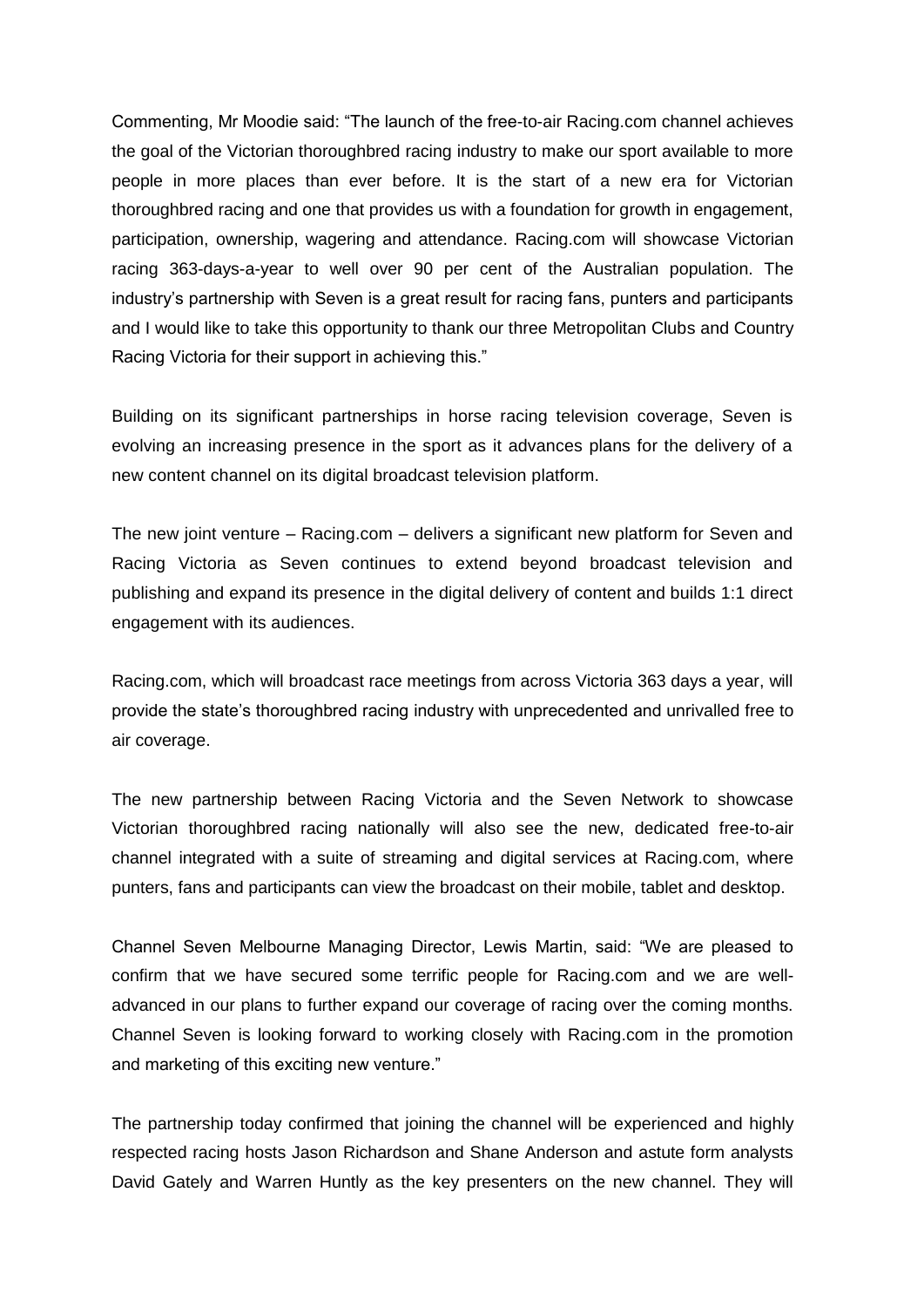combine with former AFL footballer and racehorse owner Campbell Brown and popular Hong Kong-based form analyst Clint Hutchison.

Chief Executive Officer of Racing.com, Scott Perrin, said: "This coming Saturday is day one. We have exciting plans for the evolution and development of this partnership over the coming 12 months. Victoria has the best racing product in the country and we are thrilled to be able to promote and grow it. This is the start of a new channel and we look forward to working to build our content over the coming months. We are also proud to have CrownBet as our premier partner and I want to thank CrownBet CEO Matt Tripp for his support of this ground-breaking free-to-air channel."

Chief Executive Officer of CrownBet, Matt Tripp, said: "We're delighted that Racing Victoria and the Seven Network have chosen CrownBet as their premier wagering partner for Racing.com after a thorough and competitive tender process. This partnership will play an important role in CrownBet's growth strategy and allow us to reach a wide audience right across Australia. It will help drive our mission to become the leading operator in the sector."

The Racing.com channel will also feature three magazine programs as part of its initial content offering. Launching in early September will be the Thursday night preview show *Get On* and Sunday morning review show *Correct Weight*, whilst the weeks following will bring *The Carnival*, an entertaining and informative look at Victoria's Spring Carnival. Racing.com will detail these new programs over the coming weeks.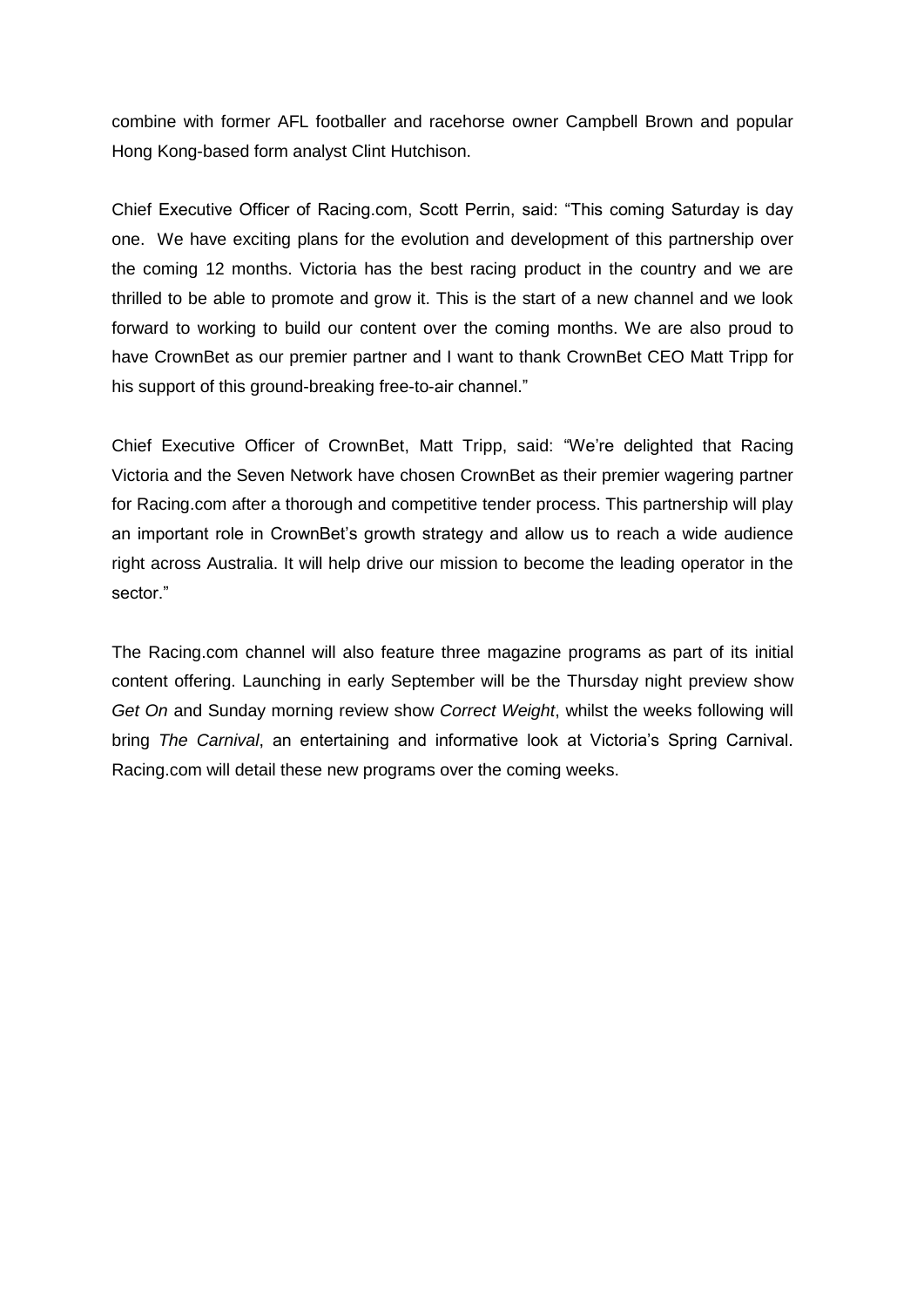## **About Seven Network**

Seven is Australia's most-watched broadcast television platform. The network is expanding its presence in media, driving its leadership in the creation of content and delivering that content anywhere, anytime to the biggest audiences. The company is expanding its presence in the further delivery of its video and publishing content beyond its three digital broadcast channels and across an array of platforms, including Hybrid Broadband Broadcast Television. Seven is also expanding into SVOD with Presto, a joint venture with Foxtel in Australia.

Seven is now creating more content than at any time in its history and is expanding its presence in international content production with the formation of two new international production companies: 7Wonder and 7Beyond. These two new businesses underline a key part of its strategy for today and in the future: the expansion of our leadership in the production of content.

Seven is a key business of Seven West Media, Australia's leading multiple platform media company which has a market-leading presence in broadcast television, magazine and newspaper publishing and online. The company is the home of many of Australia's best performing media businesses – Seven, 7TWO and 7mate, Pacific Magazines, The West Australian and Yahoo!7, and the biggest content brands including My Kitchen Rules, House Rules, The X Factor, Home and Away, Sunrise, the Australian Football League, the Olympic Games, Better Homes and Gardens, marie claire, New Idea, Who, The West Australian, Presto and PLUS7.

## **About Racing Victoria**

Racing Victoria is the Principal Racing Authority in the state of Victoria overseeing the conduct of 550 thoroughbred race meetings annually across 67 racetracks. Amongst Racing Victoria's responsibilities are industry funding, integrity, equine welfare, licensing, infrastructure, racing programs and management of the annual racing calendar.